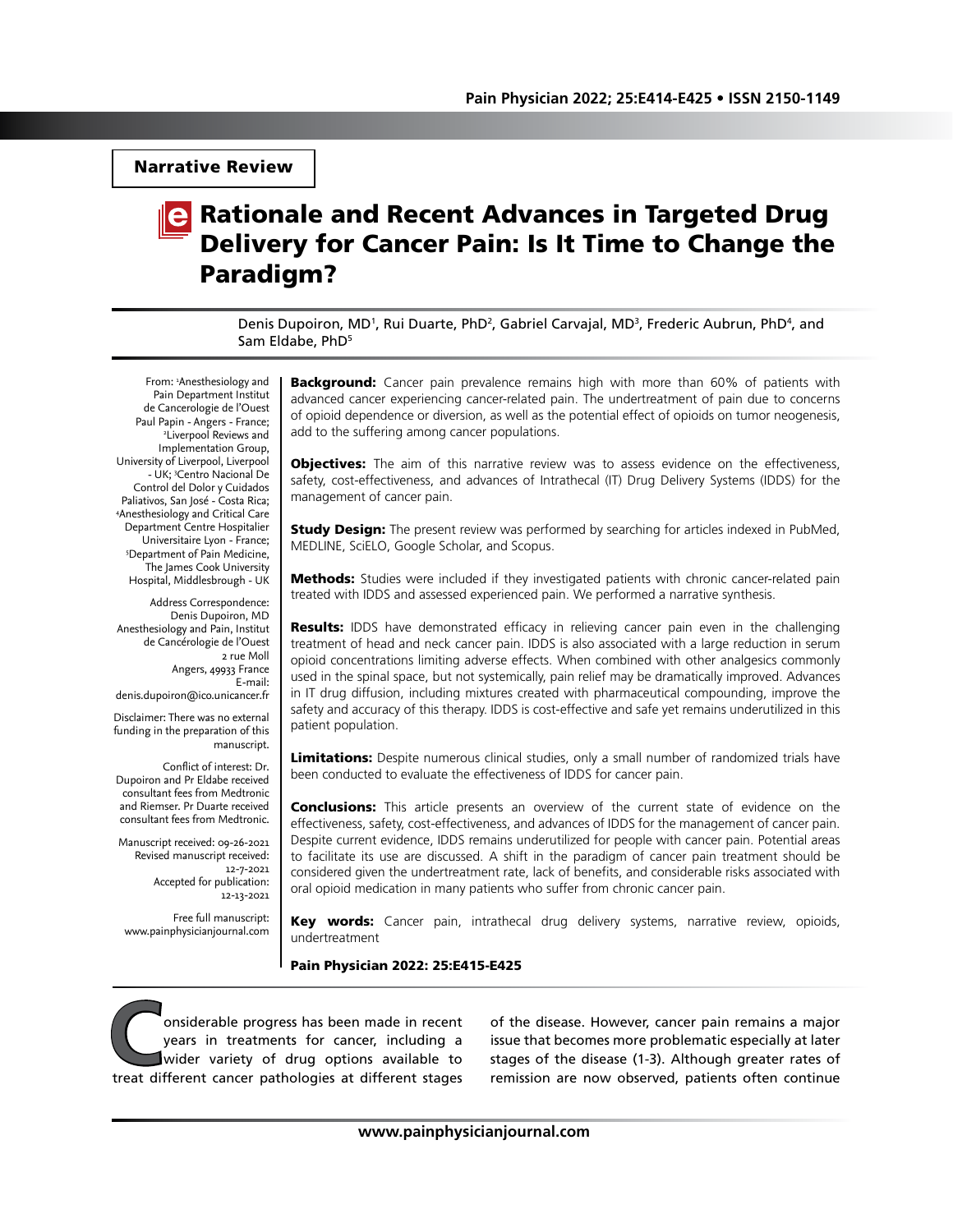to suffer consequences from the cancer itself or from the cancer treatments received. For example, kidney cancer mortality rate has decreased 1% per year, from 2007 to 2016, due to the availability of targeted cancer therapies (4). While these patients are in a stable disease state, pain may remain problematic because of tumor invasions of neural structures and somatic tissues.

The prevalence of pain in patients with cancer has been reported as 39.3% after curative treatment; 55.0% during anti-cancer treatment; 66.4% in advanced, metastatic, or terminal disease; and 50.7% in studies that included all cancer stages (2). In addition, a literature review has suggested that 31.8% of cancer pain was inadequately treated (5). Long-term pain control through administration of opioids has been called into question due to concerns about opioid harms, opioid abuse, and dependence (6), as well as the effect of opioids on tumor neogenesis (7). Moreover, 28% of patients experience cancer pain with neuropathic features, which may be resistant to opioids (8). Even when treatment is well managed, between 10% to 15% of patients can suffer from refractory pain (9).

It has been demonstrated that pain is a contributing factor in the reduction of life expectancy (10). For this reason, a fourth step of the World Health Organization (WHO) ladder was proposed (11) for patients presenting a high level of pain or adverse effects of treatments despite a well-managed pain program following the WHO ladder. This fourth step calls for the use of interventional techniques, including targeted drug delivery. Despite increasing evidence in the literature demonstrating the efficacy, safety, and cost-effectiveness of intrathecal (IT) therapy, it remains underused in the cancer population for poorly controlled, severe pain.

# Principles of IT Analgesia

IT analgesia is a targeted therapy where analgesics are administered into the cerebrospinal fluid (CSF) close to their specific site of action at the spinal cord. The efficacy of IT analgesia was first demonstrated in an animal study conducted by Yaksh et al (12) and confirmed in the first human study published in 1979 (13). The use of IT Drug Delivery Systems (IDDS) subsequently grew following the development of fully implantable pumps.

The administration of low doses of analgesics directly into the CSF facilitates effective pain relief, while reducing systemic adverse effects. The targets for IT treatment are the A delta and C fiber synapses located on laminae I, II, and III of the dorsal horn of the spinal cord (14). Understanding CSF drug diffusion is essential to improving the efficacy of IT treatments. Recently, great strides have been made toward a better understanding of CSF circulation and IT drug diffusion due to magnetic resonance imaging (15). It is now understood that CSF circulation is only pulsatile and that its pace is set by heartbeat- and intrathoracic respiratory-induced pressure variations (16). However, opioid movement within the CSF is not only pulsatile, but there is also bulk flow, as evidenced by radioactively labeled morphine injected into the lumbar CSF, appearing in the brain over time. (17). Accordingly, the most important factors in IT drug diffusion are, firstly, the level of infusion and, secondly, the volume and flow rate.

# Technical Tips

### *Trials, Device Choice, and Catheter Placement*

Contrary to nonmalignant pain, a trial of IT analgesia and preimplant psychological evaluation are not mandatory for patients suffering from cancer-related pain, but should be reserved for the few where there remains lack of clarity about pain etiology or response to a particular class or mixture of drugs (18). External devices are recommended for patients with a short life expectancy, usually less than 3 months, while internal pumps are used in patients with longer life expectancy. However, life expectancy can be challenging to evaluate, and severe pain, as well as adverse effects of large doses of systemic analgesics, may skew judgment (19). When implanting the catheter, care should be taken to place the tip close to the dermatomes involved in the nociceptive signal in the dorsal CSF (20). Recent availability of multilayered catheters has greatly facilitated catheter tip placement, especially in higher cervical positions for head and neck cancer pain via lumbar puncture, thus widening the scope of application of IDDS (21). Although nonprogrammable IDDS devices remain available in some countries, programmable infusion pumps have dominated clinical practice for the last decade (21).

# *Complications*

Postdural puncture headache (PDPH) is one of the most frequent complications with an incidence ranging from 1% to 30% for cancer patients (22). Several options for management of PDPH have been described in the literature, including conservative management, the use of epidural blood patches, or preventative fibrin glue application (23). The potential for complications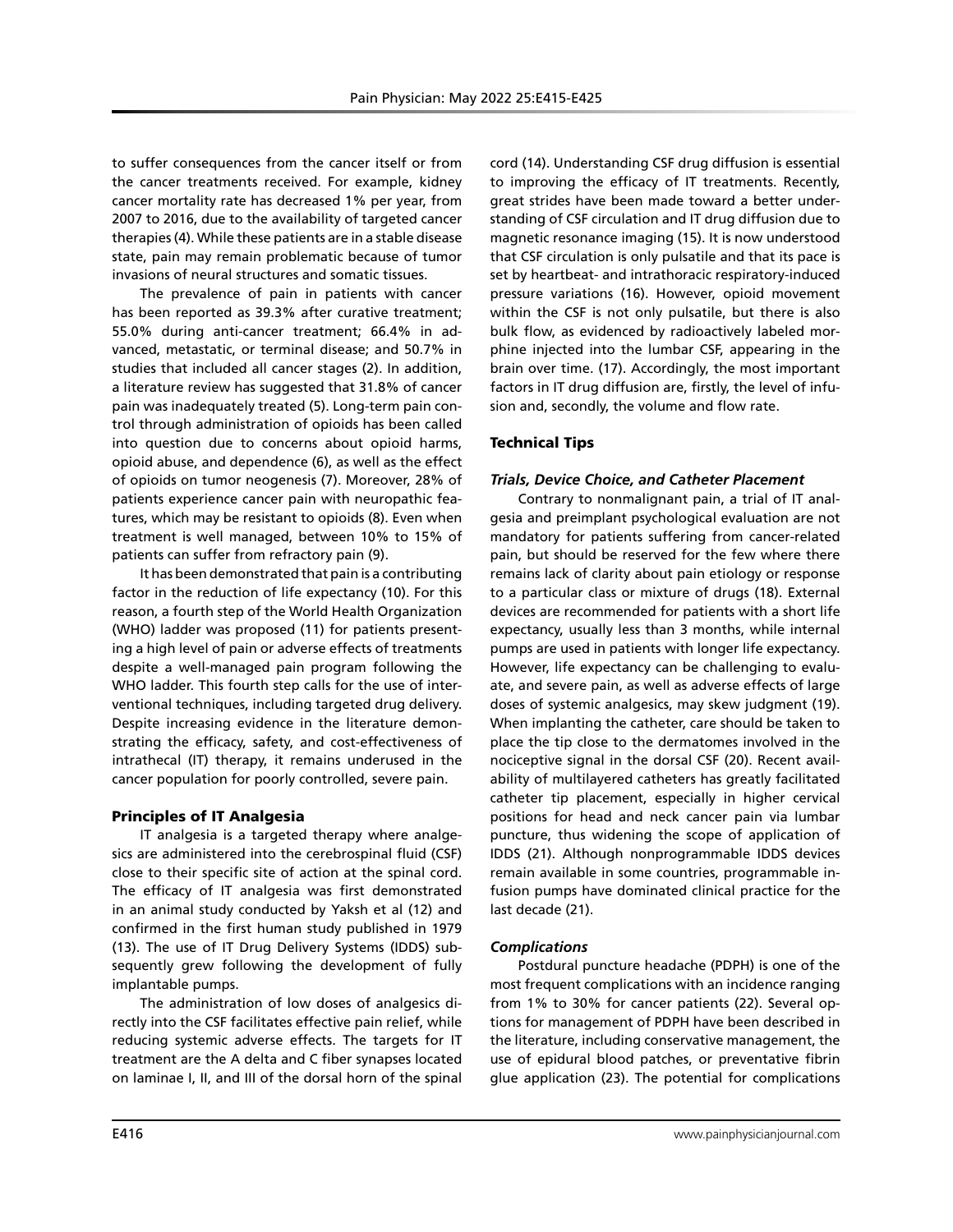following epidural blood patch in an immunosuppressed population needs to be taken into account when considering risk vs benefit fibrin glue application has been described as a treatment of PDPH but remains experimental as a prevention measure (24). Infection of the pump pocket ranges from 0% to 9% (25). Infections are more likely to occur in cases of cancer due to immunosuppressive treatments. However, in a recent evaluation of 270 cancer patients receiving antineoplastic treatment or systemic corticosteroids within 30 days before IDDS implant, the infection rate was only 0.9% (95% confidence interval, 0.1% to 3.3%) (26). The risk of bleeding has been estimated to be 0.9% and the risk of neurologic injury as 0.4% (27). Catheter dislodgment, breakage, and kinking are frequently discovered after an unexpected loss of efficacy of the IDDS with an incidence of 1.31% to 3.19% (28). Drug complications are outside the scope of this article.

### *Contraindications*

Intracranial hypertension, as well as localized infections at the site of spinal catheter or pump pocket implant and systemic infection (sepsis), are considered absolute contraindication to IDDS. Similarly, an obstacle to CSF circulation, like spinal stenosis secondary to tumor, may block correct catheter positioning and the physician may select an intraventricular catheter placement to address challenging types of pain. Guidelines have been established by the Polyanalgesic Consensus Conference (PACC) (21,22) for surgical recommendations in patients who have ongoing localized infections, are on anticoagulants, have thrombocytopenia, or have leukocytopenia. The PACC have also suggested that factors, including the presence of major psychiatric disorders, insufficient acceptance and understanding of the procedure, lack of social support, significant substance abuse/addiction, and significant cognitive disruption may be contraindications (19) for IDDS. These factors should be carefully considered in cancer pain patients and whether the potential benefits of IDDS may outweigh the risks. Consideration of risk benefit should take into account the patient's cancer stage, life expectancy, as well as the availability of other potential therapeutic options.

### IT Drugs

Drugs must meet certain criteria to be IT administered. Molecules must be diffusible through the spinal fluid and remain in solution at body temperature (29). Hydrophilic medications IT administered may have a

clinical advantage as they have longer half-lives, reflecting a faster clearance into the vasculature as demonstrated by lipophilic agents. In addition, drugs must be stable in pumps and nontoxic for the spinal cord. An overview of commonly used IT drugs is presented in Table 1. Starting dose, maximum dose, concentration, and titration of IT drugs should follow best practice recommendations (19).

### Future Drugs

Dexmedetomidine is an alpha-2 adrenergic agonist with high selectivity at 8 times that of clonidine and was observed to have a synergistic effect with morphine in one study (30). Fadolmidine is another alpha-2 adrenergic agonist that produces fewer hemodynamic effects and less sedation (31). Quinoxaline-based kappa-opioid receptor agonists downregulate the proliferation, activation, and secretion of cytokines. Antisense oligonucleotides could attenuate mechanical allodynia following peripheral nerve injury. Resiniferatoxin TRPV1 receptor agonist and botulinum toxin are potential drugs for IT use (32). Synthetic botulinum toxin has demonstrated effects in pain relief of inflammatory and neuropathic pain in mouse models (33). Mycolactone is an endotoxin produced by the bacteria Mycobacterium ulcerans and IT acts by the activation of angiotensin 2 receptors (34).

Compounded drug combinations are commonly used to address multiple pain receptors. Several combinations have been shown to be effective (19,35). Device manufacturers and the US Food and Drug Administration have recommended the use of single drug, onlabel-only medications. However, for cancer patients, complex combination therapies are utilized in 97% of IDDS formulations (18). The prescription of these treatments often requires complex calculations (36). In addition, preparation of these mixtures requires high levels of accuracy and sterility that only compounding pharmacies can achieve. Such high standards are recommended by the PACC (22). Moreover, conducting systematic assays on mixtures after preparation improves safety, accuracy, and reduces the risk of errors, as well as the monitoring of formulation contaminants and drug stability (37).

#### Rationale for IT Treatment for Cancer Pain

The effectiveness of IDDS for the management of pain has been reported in several studies (38,39). A study (38) of 202 patients with refractory cancer pain randomized to receive IDDS or comprehensive medical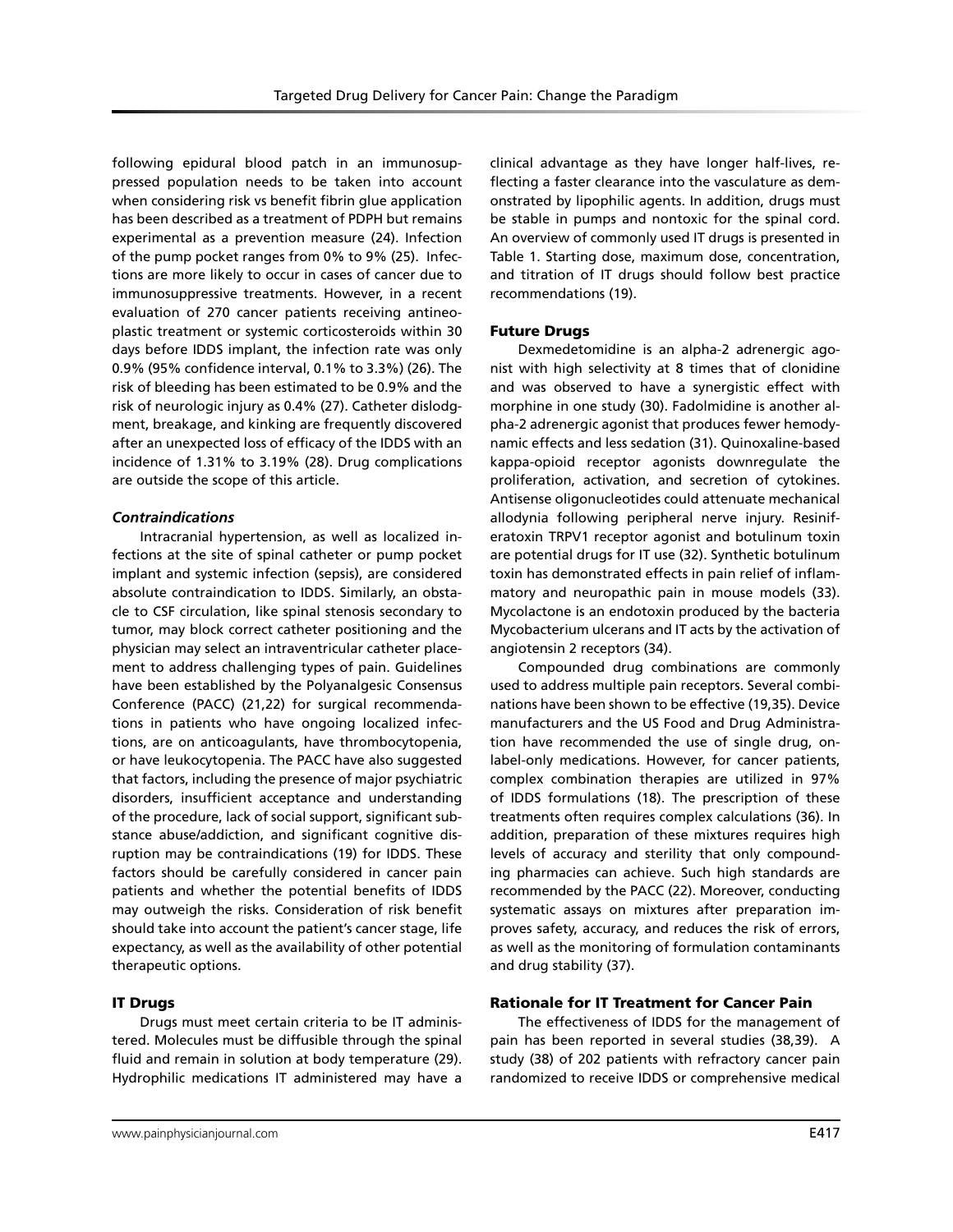|                                                  | nociceptive or neuropathic<br>cancer pain with diffuse<br>PACC recommendation<br>pain (16)   |                                                                                                                            | First-line $(1A)$ = morphine                | First-line (1B)= +bupivacaine                                      | Second-line=+donidine or<br>+ziconotide                               | +bupivacaine+clonidine or<br>+bupivacaine+ziconotide<br>Third-line=                                                                                                                      | First-line (1B)=hydromorphone or<br>+bupivacaine                              | Second-line=+donidine or<br>+ziconotide                                                                  | +bupivacaine+clonidine or<br>+bupivacaine+ziconotide<br>Third-line=                                                                                                                                                                                     | +bupivacaine+clonidine or<br>+bupivacaine+ziconotide<br>Third-line=                                                                                                                                                                              |                                          |                                                                     |
|--------------------------------------------------|----------------------------------------------------------------------------------------------|----------------------------------------------------------------------------------------------------------------------------|---------------------------------------------|--------------------------------------------------------------------|-----------------------------------------------------------------------|------------------------------------------------------------------------------------------------------------------------------------------------------------------------------------------|-------------------------------------------------------------------------------|----------------------------------------------------------------------------------------------------------|---------------------------------------------------------------------------------------------------------------------------------------------------------------------------------------------------------------------------------------------------------|--------------------------------------------------------------------------------------------------------------------------------------------------------------------------------------------------------------------------------------------------|------------------------------------------|---------------------------------------------------------------------|
|                                                  | nociceptive or neuropathic<br>cancer pain with localised<br>PACC recommendation<br>pain (16) |                                                                                                                            | First-line $(1A)$ = morphine                |                                                                    | Second-line= +clonidine or<br>+ziconotide                             | Second-line= +donidine or<br>+ziconotide                                                                                                                                                 | Second-line=hydromorphone or<br>+bupivacaine or +clonidine or<br>+ziconotide  | +bupivacaine+clonidine or<br>+bupivacaine+clonidine<br>Third-line=                                       |                                                                                                                                                                                                                                                         | First-line (1B)=fentanyl or<br>+bupivacaine                                                                                                                                                                                                      | Second-line= +donidine or<br>+ziconotide | +bupivacaine+clonidine or<br>+bupivacaine+ziconotide<br>Third-line= |
|                                                  | Commonly reported<br>side-effects                                                            |                                                                                                                            |                                             | Respiratory                                                        | depression, granuloma,<br>endocrine disruption,<br>urinary retention, | hyperalgesia, cognitive<br>immunosuppression,<br>peripheral oedema,<br>impairment                                                                                                        |                                                                               |                                                                                                          |                                                                                                                                                                                                                                                         |                                                                                                                                                                                                                                                  |                                          |                                                                     |
| the management of cancer pain.                   | Indication                                                                                   |                                                                                                                            |                                             |                                                                    | Nociceptive and                                                       | neuropathic pain                                                                                                                                                                         |                                                                               | Nociceptive and                                                                                          | tolerate the side effects<br>Suitable for pain relief<br>in patients that do not<br>neuropathic pain.<br>of morphine                                                                                                                                    | neuropathic pain<br>Nociceptive and                                                                                                                                                                                                              |                                          |                                                                     |
|                                                  | Mechanism of<br>Action                                                                       |                                                                                                                            | and other<br>opioids binding to<br>Morphine | of nociceptive signals,<br>blocks transmission<br>opioid receptors | signals pain-modulating<br>neurons in the spinal                      | minutes and has a lasting<br>nociceptors to the dorsal<br>horn sensory projection<br>cells. Morphine has a<br>time to onset of 6-30<br>cord, and inhibits<br>primary afferent<br>effect. | Analgesic effect suggested<br>to be related to the<br>effect on the mu-opioid | delta and kappa receptor.<br>reported to also have a<br>receptors. It has been<br>minor affinity for the | form onset of action is of<br>minutes and has a lasting<br>effect for 3-4 hours while<br>6 hours lasting for about<br>immediate release form<br>Onset of action of the<br>the extended-release<br>is achieved in 15-20<br>of hydromorphone<br>13 hours. | strong analgesia<br>receptor. It has a duration<br>of action of several hours<br>especially the mu opioid<br>and a wider therapeutic<br>through its activation<br>develop tolerance to<br>window as patients<br>of opioid receptors,<br>Produces |                                          | opioids.                                                            |
| Table 1. Commonly used IT administered drugs for | Target                                                                                       | Mu-type opioid receptor<br>Kappa-type opioid<br>Delta-type opioid<br>receptor (agonist)<br>receptor (agonist)<br>(agonist) |                                             |                                                                    |                                                                       |                                                                                                                                                                                          | Mu-type opioid receptor<br>(agonist)                                          | Kappa-type opioid<br>receptor (agonist)                                                                  | receptor (partial agonist)<br>Delta-type opioid                                                                                                                                                                                                         | Mu-type opioid receptor<br>(agonist)                                                                                                                                                                                                             | Delta-type opioid<br>receptor (agonist)  |                                                                     |
|                                                  | Drug                                                                                         | Opioids                                                                                                                    |                                             |                                                                    |                                                                       | Morphine                                                                                                                                                                                 |                                                                               |                                                                                                          | Hydromorphone                                                                                                                                                                                                                                           | Fentanyl                                                                                                                                                                                                                                         |                                          |                                                                     |

# Pain Physician: May 2022 25:E415-E425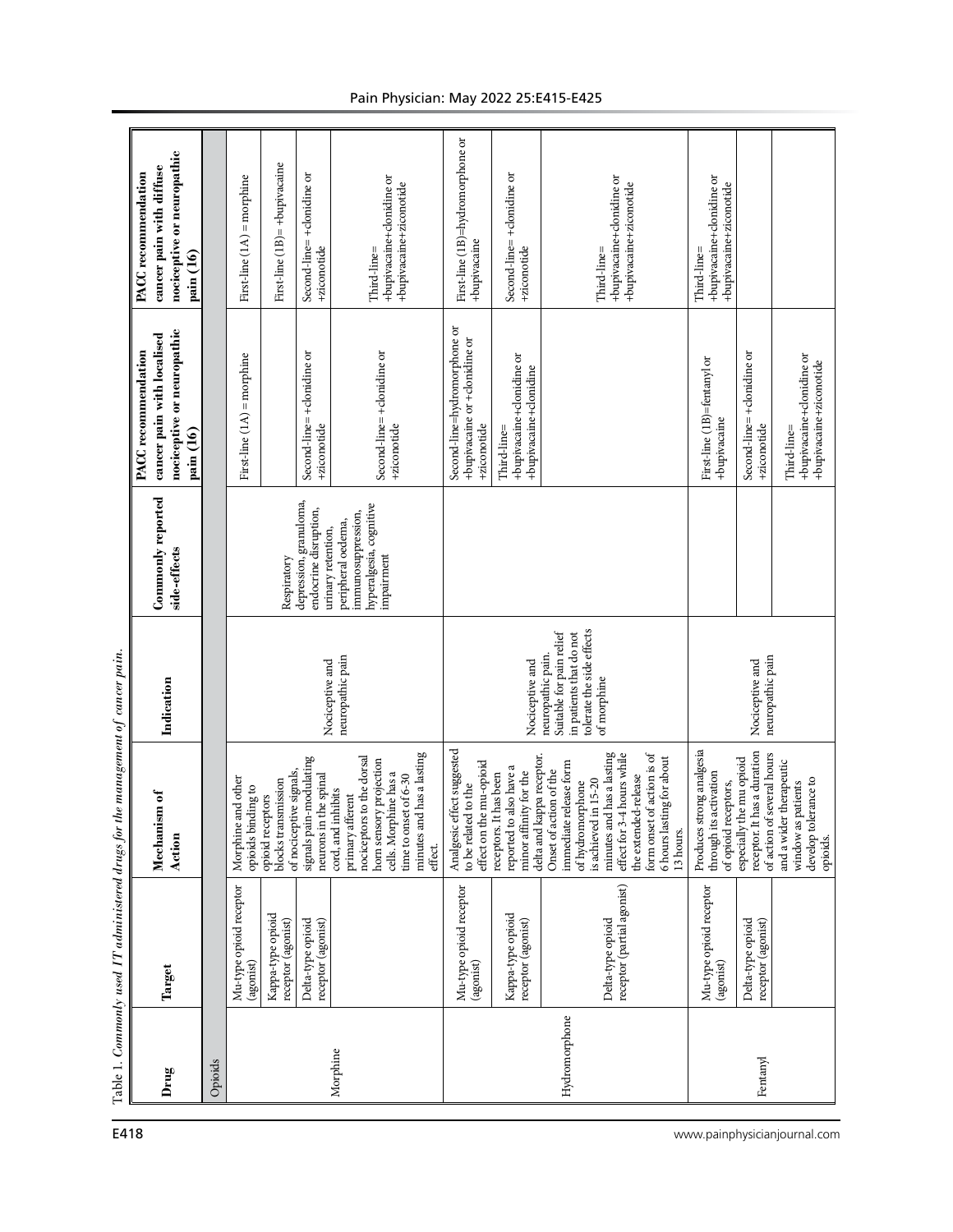|             |                                                                                | ی <i>ان</i>                                                                                                                                                                                                                                                                                                                                                                                                                                                                                                                                                                                                                         | 7<br>$\sum_{i=1}^{n}$                                                                                                                                                                                                 |                                                                                                                                                                                                                      |                                                                                                                                                                                                                                                                                     |                                                                                                                                                                                                                                                                                                                                              |
|-------------|--------------------------------------------------------------------------------|-------------------------------------------------------------------------------------------------------------------------------------------------------------------------------------------------------------------------------------------------------------------------------------------------------------------------------------------------------------------------------------------------------------------------------------------------------------------------------------------------------------------------------------------------------------------------------------------------------------------------------------|-----------------------------------------------------------------------------------------------------------------------------------------------------------------------------------------------------------------------|----------------------------------------------------------------------------------------------------------------------------------------------------------------------------------------------------------------------|-------------------------------------------------------------------------------------------------------------------------------------------------------------------------------------------------------------------------------------------------------------------------------------|----------------------------------------------------------------------------------------------------------------------------------------------------------------------------------------------------------------------------------------------------------------------------------------------------------------------------------------------|
| Drug        | Target                                                                         | Mechanism of<br>Action                                                                                                                                                                                                                                                                                                                                                                                                                                                                                                                                                                                                              | Indication                                                                                                                                                                                                            | Commonly reported<br>side-effects                                                                                                                                                                                    | nociceptive or neuropathic<br>cancer pain with localised<br>PACC recommendation<br>pain (16)                                                                                                                                                                                        | nociceptive or neuropathic<br>cancer pain with diffuse<br><b>PACC</b> recommendation<br>pain (16)                                                                                                                                                                                                                                            |
| Sufentanil  | Mu-type opioid receptor<br>(agonist)                                           | neurotransmitter release,<br>Highly selective binding<br>to mu-opioid receptors.<br>as 10 times<br>Has been reported to<br>to the relief of painful<br>and cause membrane<br>hyperpolarization, all<br>as potent as fentanyl.<br>of which contribute<br>pathways), decrease<br>Opioids decrease<br>cÁMP (affecting<br>neural signalling<br>be as much<br>symptoms.                                                                                                                                                                                                                                                                  | neuropathic pain<br>Nociceptive and                                                                                                                                                                                   |                                                                                                                                                                                                                      | Fourth-line= +ziconotide or<br>+bupivacaine or +clonidine<br>+bupivacaine+clonidine<br>Third-line=sufentanil<br>Fifth-line=                                                                                                                                                         | +bupivacaine+ziconotide or<br>Fourth-line= +ziconotide or<br>+bupivacaine or +clonidine<br>+bupivacaine+donidine or<br>+donidine+ziconotide<br>Third-line=sufentanil<br>Fifth-line=                                                                                                                                                          |
| Non Opioids |                                                                                |                                                                                                                                                                                                                                                                                                                                                                                                                                                                                                                                                                                                                                     |                                                                                                                                                                                                                       |                                                                                                                                                                                                                      |                                                                                                                                                                                                                                                                                     |                                                                                                                                                                                                                                                                                                                                              |
| Ziconotide  | N-type calcium channel<br>Voltage-dependent<br>subunit alpha-1B<br>(inhibitor) | N-type channel activation<br>careful dosing is required<br>pain perception. Binding<br>effects while minimizing<br>in lightly myelinated A <sub>0</sub> -<br>type calcium<br>described as possessing<br>horn of the spinal cord.<br>influence downstream<br>primarily in the dorsal<br>and C-fibres is known<br>substance P, calcitonin<br>is reversible, however,<br>nociceptive signalling,<br>to mediate the release<br>to ensure therapeutic<br>and glutamate, which<br>neural activation and<br>of neurotransmitters<br>gene-related peptide,<br>channels involved in<br>Ziconotide has been<br>adverse effects.<br>Inhibits N | morphine and systemic<br>responded adequately<br>who cannot tolerate,<br>Suitable for patients<br>to other treatments<br>such as intrathecal<br>neuropathic pain.<br>or who have not<br>Nociceptive and<br>analgesics | elevated serum creatine<br>levels of consciousness,<br>symptoms, reduced<br>infection including<br>increase the risk of<br>kinase levels, may<br>neuropsychiatric<br>serious cases of<br>Cognitive and<br>meningitis | +hydromorphone+bupivacaine or<br>+hydromorphone or +fentanyl<br>Second-line= +morphine or<br>+morphine+bupivacaine or<br>Fourth-line= +sufentanil or<br>First-line (1A)=ziconotide<br>Third-line=+bupivacaine<br>+bupivacaine+clonidine<br>+fentanyl+bupivacaine<br>or +donidine or | +hydromorphone+bupivacaine or<br>Second-line= +morphine or<br>+sufentanil+bupivacaine or<br>+morphine+bupivacaine or<br>Fourth-line= +sufentanil or<br>First-line (1A)=ziconotide<br>Third-line=+bupivacaine<br>+bupivacaine+clonidine<br>+fentanyl+bupivacaine<br>+sufentanil+clonidine<br>+hydromorphone<br>or +donidine or<br>Fifth-line= |
|             |                                                                                | a narrow therapeutic<br>window.                                                                                                                                                                                                                                                                                                                                                                                                                                                                                                                                                                                                     |                                                                                                                                                                                                                       |                                                                                                                                                                                                                      |                                                                                                                                                                                                                                                                                     |                                                                                                                                                                                                                                                                                                                                              |

www.painphysicianjournal.com **E419**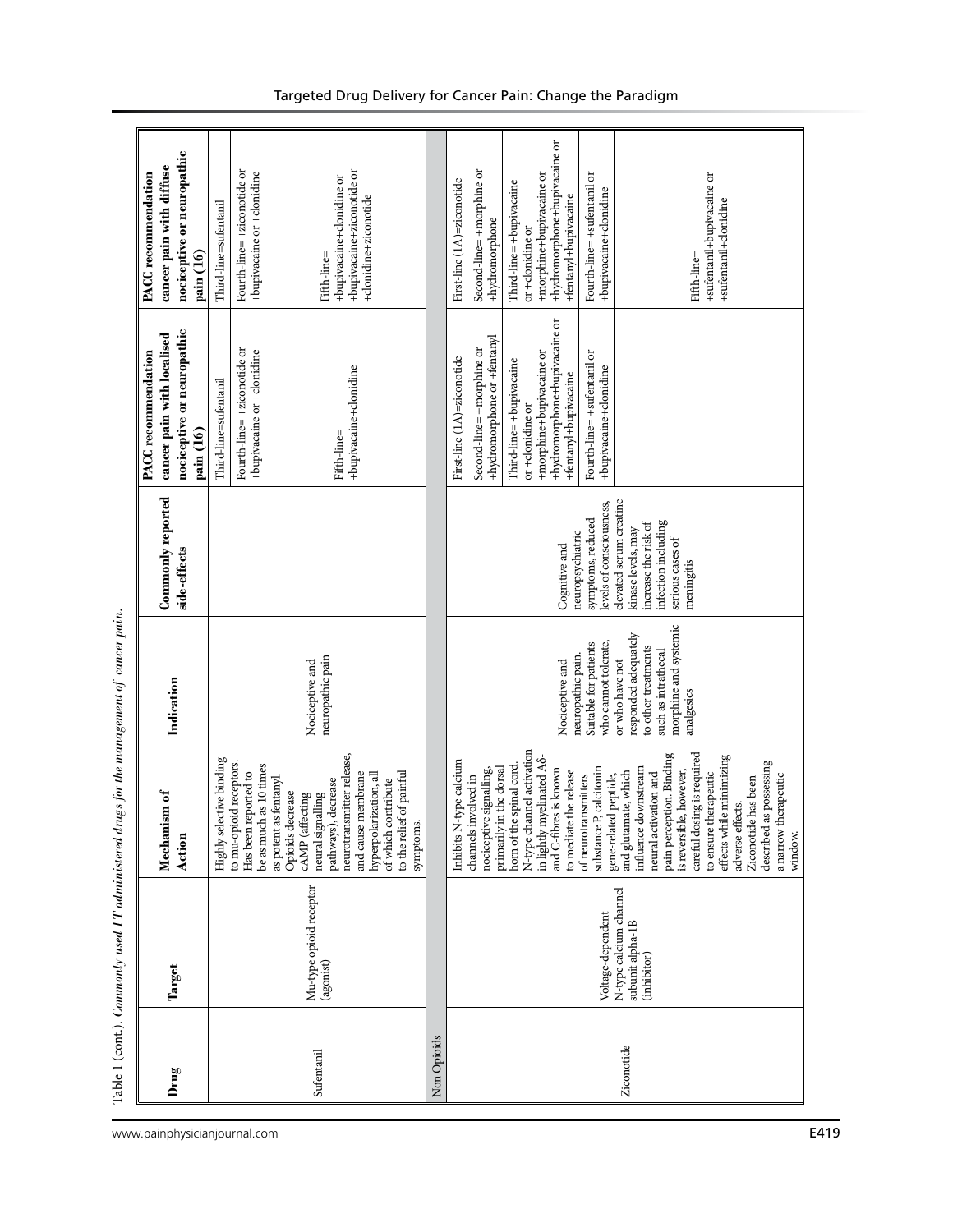|                                                                                                     |                                                                                                                                                                                                                                                                                                                                                                                            |                                                                                                                                                                                                     |                                                                                                                                                                                                   |                                                                      |                                               |                                               |                                                                                                                                                                              |                                                                                                                     | $^{+}$                                                                                  |                                                                                    |                                                |  |  |
|-----------------------------------------------------------------------------------------------------|--------------------------------------------------------------------------------------------------------------------------------------------------------------------------------------------------------------------------------------------------------------------------------------------------------------------------------------------------------------------------------------------|-----------------------------------------------------------------------------------------------------------------------------------------------------------------------------------------------------|---------------------------------------------------------------------------------------------------------------------------------------------------------------------------------------------------|----------------------------------------------------------------------|-----------------------------------------------|-----------------------------------------------|------------------------------------------------------------------------------------------------------------------------------------------------------------------------------|---------------------------------------------------------------------------------------------------------------------|-----------------------------------------------------------------------------------------|------------------------------------------------------------------------------------|------------------------------------------------|--|--|
| nociceptive or neuropathic<br>cancer pain with diffuse<br><b>PACC</b> recommendation<br>pain (16)   | First-line (1B) = +morphine or<br>+hydromorphone                                                                                                                                                                                                                                                                                                                                           | +fentanyl+clonidine or +ziconotide<br>$Third-line = +morphism + {donidine}$<br>or +hydromorphone+clonidine or<br>+hydromorphone+ziconotide or<br>or +morphine+ziconotide or<br>+fentanyl+ziconotide | Fourth-line = +sufentanil or<br>+clonidine+ziconotide or<br>+clonidine                                                                                                                            | Fifth-line = +sufentanil+clonidine<br>or +sufentanil+ziconotide      | +opioids+clonidine+adjuvants*<br>Sixth-line = |                                               | Second-line= +morphine or<br>+hydromorphone                                                                                                                                  | +hydromorphone+bupivacaine<br>or +fentanyl+bupivacaine or<br>+morphine+bupivacaine or<br>+ziconotide<br>Third-line= | +bupivacaine+ziconotide or<br>Fourth-line=+sufentanil or<br>bupivacaine                 | +sufentanil+bupivacaine or<br>+sufentanil+ziconotide<br>Fifth-line=                | +opioids+bupivacaine+adjuvants*<br>Sixth-line= |  |  |
| nociceptive or neuropathic<br>cancer pain with localised<br><b>PACC</b> recommendation<br>pain (16) | First-line $(1B)$ = +morphine or<br>+fentanyl                                                                                                                                                                                                                                                                                                                                              | $Second-line = +hydromorphone$                                                                                                                                                                      | Third-line = +morphine+clonidine<br>+hydromorphone+ziconotide or<br>or +hydromorphone+clonidine<br>+morphine+ziconotide or<br>or +fentanyl+clonidine<br>+fentanyl+ziconotide<br>or +ziconotide or | Fourth-line = +sufentanil or<br>+donidine+ziconotide or<br>+donidine | Fifth-line = +sufentanil+donidine             | +opioids+clonidine+adjuvants*<br>Sixth-line = | +hydromorphone or +fentanyl<br>Second-line= +morphine or                                                                                                                     | +hydromorphone+bupivacaine<br>or +fentanyl+bupivacaine or<br>+morphine+bupivacaine or<br>+ziconotide<br>Third-line= | +bupivacaine+ziconotide or +<br>Fourth-line=+sufentanil or<br>bupivacaine               | +sufentanil+bupivacaine<br>Fifth-line=                                             | +opioids+bupivacaine+adjuvants*<br>Sixth-line= |  |  |
| Commonly reported<br>side-effects                                                                   | urinary retention and<br>Numbness, weakness,<br>hypotension                                                                                                                                                                                                                                                                                                                                |                                                                                                                                                                                                     |                                                                                                                                                                                                   |                                                                      |                                               |                                               |                                                                                                                                                                              | side effects such as<br>hypotension and<br>hemodynamic<br>Sedation and<br>bradycardia                               |                                                                                         |                                                                                    |                                                |  |  |
| Indication                                                                                          | where opioids alone are<br>neuropathic pain. Used<br>not sufficient to obtain<br>severe pain conditions<br>satisfactory pain relief<br>in combination for<br>Nociceptive and                                                                                                                                                                                                               |                                                                                                                                                                                                     |                                                                                                                                                                                                   |                                                                      |                                               |                                               | where opioids alone are<br>neuropathic pain. Used<br>not sufficient to obtain<br>severe pain conditions<br>satisfactory pain relief<br>in combination for<br>Nociceptive and |                                                                                                                     |                                                                                         |                                                                                    |                                                |  |  |
| ism of<br>Mechani<br>Action                                                                         | depolarization by binding<br>action potential. Prevents<br>impulse, and by reducing<br>propagation of the nerve<br>impulses, by slowing the<br>neurons. Short onset of<br>the generation and the<br>sodium ion influx into<br>channels and blocking<br>the rate of rise of the<br>conduction of nerve<br><b>Bupivacaine</b> blocks<br>to the intracellular<br>portion of sodium<br>action. |                                                                                                                                                                                                     |                                                                                                                                                                                                   |                                                                      |                                               |                                               |                                                                                                                                                                              | adrenoceptors which is<br>coupled to G-proteins.<br>agonism of alpha-2<br>Functions through<br>It has effects such  | hyperpolarization of<br>nerves and decrease<br>pressure, sedation,<br>as lowering blood | signals at the spine. It has<br>a long duration of action.<br>transmission of pain |                                                |  |  |
| Target                                                                                              | Sodium channel protein<br>type 10 subunit alpha<br>(inhibitor)                                                                                                                                                                                                                                                                                                                             |                                                                                                                                                                                                     |                                                                                                                                                                                                   |                                                                      |                                               |                                               |                                                                                                                                                                              | Alpha-2B adrenergic<br>receptor (agonist)                                                                           | Alpha-2C adrenergic<br>receptor (agonist)                                               |                                                                                    |                                                |  |  |
| Drug                                                                                                |                                                                                                                                                                                                                                                                                                                                                                                            |                                                                                                                                                                                                     | Bupivacaine                                                                                                                                                                                       |                                                                      |                                               |                                               | Clonidine                                                                                                                                                                    |                                                                                                                     |                                                                                         |                                                                                    |                                                |  |  |

# Pain Physician: May 2022 25:E415-E425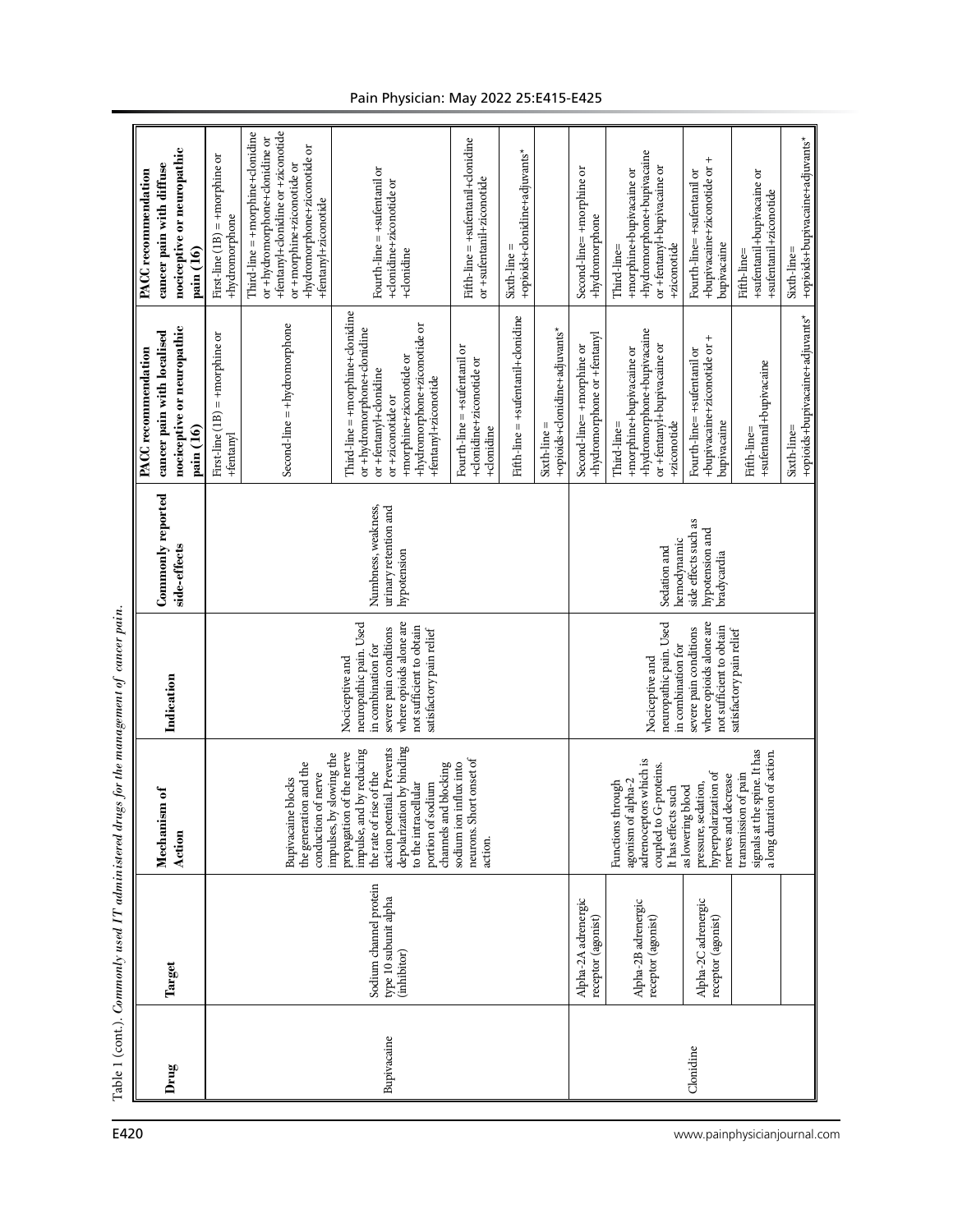management demonstrated improved clinical success with IDDS in pain control along with a significant reduction of common analgesic drug toxicities and improved survival. A double-blind placebo controlled randomized study (39) of 111 patients with cancer or AIDS-related pain found that IT administered ziconotide provided clinically and statistically significant analgesia at the cost of a higher rate of adverse events.

Although randomized trial evidence is limited, IDDS is a well-accepted management option for cancer pain, and as such, clinical equipoise, essential for the conduct of a randomized trial, may no longer be present unless to evaluate new IT drugs. Observational studies, although having inherent limitations due to its design, can provide a better representation of the effectiveness of IDDS in routine clinical practice. IDDS with ziconotide alone or in combination with other analgesics has also been reported to be highly effective in various observational studies (21,35) with a positive impact on pain and quality of life outcomes. Several recent observational case series (21,40-42) confirmed the efficacy of IDDS, including low-dose ziconotide mixtures in cancer pain treatment, with pain score improvements of more than 50%. Additionally, highly specific studies have demonstrated efficacy in the control of pancreatic (40,43) and head and neck (44) cancer pain. A 2016 literature review (45) of IDDS in cancer-related pain concluded that although IT therapy has been shown to provide pain relief in these patients, the decision to implant an IDDS must be based on an appropriate risk/ benefit ratio that weighs the possible benefits (ie, pain relief) and harms (eg, surgery risk, drug management issues) of IT treatment against palliative care options (eg, hospice). The authors also pointed to increases in cancer survival prompting a paradigm shift in the treatment of cancer-related pain from a short-term palliative care approach to a long-term management of chronic pain approach and that IDDS may well fit within the long-term therapy paradigm (45). Finally, in the largest prospective follow-up study to date of 1,403 patients, Stearns et al (46) reported significant improvements in pain and quality-of-life scores following IDDS even in advanced stages of the disease.

### Cost-effectiveness of IDDS

Studies (47-49) have shown that IDDS are not only effective, but also economically efficient. Brogan et al (47) showed that IDDS for the management of refractory cancer pain reaches the break-even point after 6 months of use through reduced costs of medication

and less time spent in the hospital. Moreover, costs of treatment with IDDS were observed to stabilize, while those of conventional treatments steadily increased. In the same vein, Stearns et al (48), using the Truven Health MarketScan Commercial Claims and Encounters Database, have shown that at 12 months, pharmacy costs were \$9,264 higher for IDDS, while medical costs were \$12,459 lower compared to conventional medical management (CMM), achieving total cost savings of \$3,195 for IDDS. Using the same database with more recent data (49), from January 1, 2009 to September 30, 2015, the authors showed more than \$63,000 cost savings after 12 months and more than \$15,000 after 2 months of treatment with IDDS.

### Recommendations on the Use of IDDS for Cancer Pain

Cancer pain management is globally based on WHO recommendations published in 1986 and updated in 2019 (50). These recommendations, while appropriate from a global perspective, have not taken into consideration neither the increased cancer survival nor the long-term consequences of chronic systemic opioid therapy. Recently, concern over the harmful effects of long-term systemic opioids led to the retraction of the WHO on its 2011 guidance for availability and accessibility of controlled medicines (51). A cohort study (9) observed that despite adherence to the WHO guidelines the efficacy of cancer pain treatments was inadequate for 14% of the study patients. The addition of a fourth step, to include interventional therapies to the WHO ladder, has been suggested (11). Based on the recognition of the harms of long-term systemic opioids, more patients are being offered interventional techniques, as opposed to opioid therapy for chronic cancer pain. IDDS for cancer pain is routinely commissioned in the United Kingdom (52), Netherlands and Belgium (53), France (54), and Spain (55). Likewise, the European Society of Medical Oncologists has recently proposed IDDS as a management option for cancer pain with a Level IIB recommendation (56). An evidence-based medicine review (57) classifies IDDS amongst the treatments that must be used for cancer pain, even if the level of evidence has been deemed as moderate. The same publication rejected ketamine, intravenous lidocaine, steroids, and anticonvulsants. The latest PACC awards the strongest grade IA recommendation for the use of IDDS for the management of cancer pain (19). Recently, recommendations from The American Society of Pain and Neuroscience for reducing pain and suffer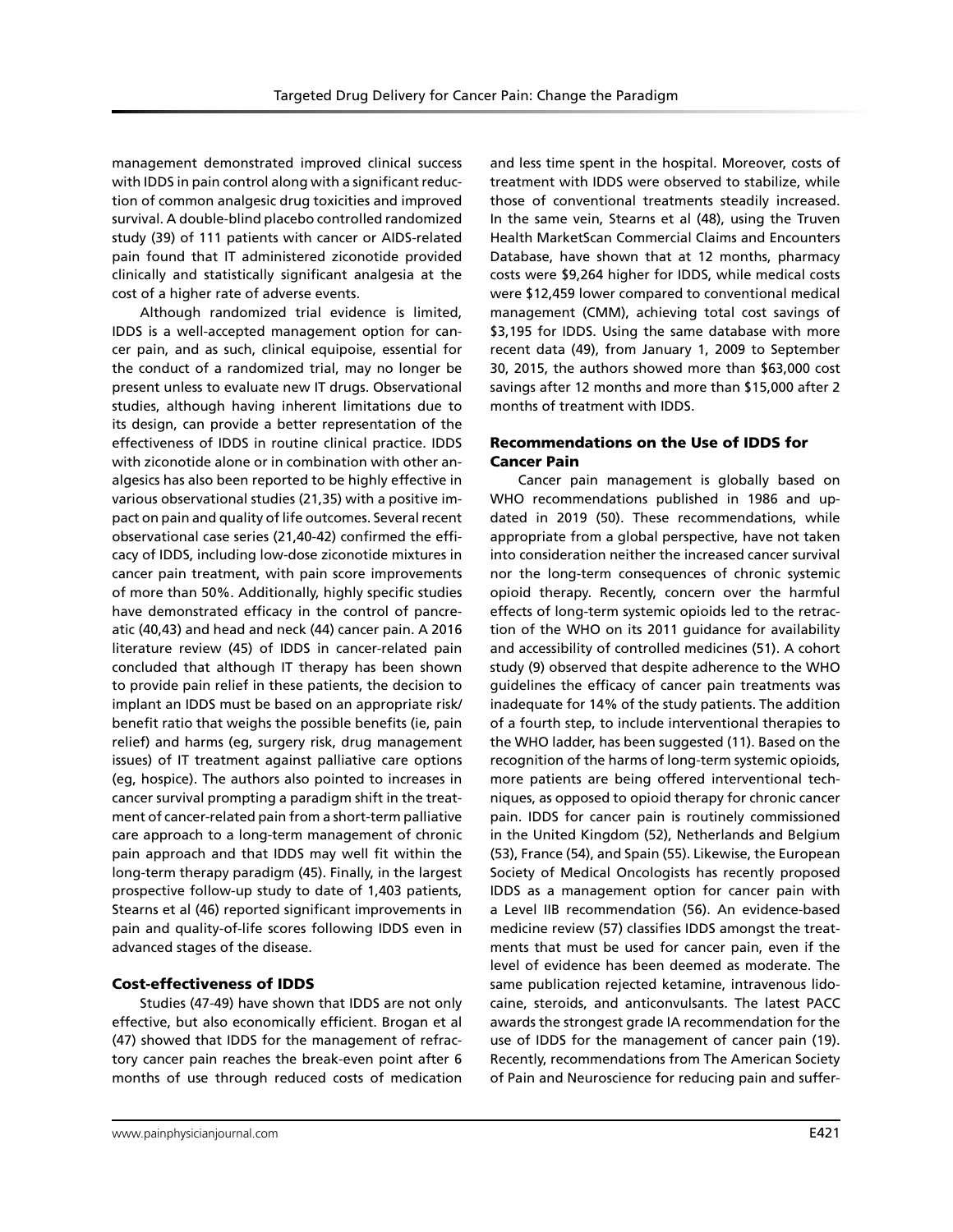ing associated with malignancy also awarded the same grade IA level for IDDS and stated that this intervention should be strongly considered in patients with cancerrelated pain that is not responding to, or who develop side effects from, CMM (58).

Given its stated goal of reduction of pain to a level that allows for a quality of life that is acceptable to the patient, it is difficult to understand why the WHO continues to ignore interventional cancer pain treatment options (50), even when the WHO recommends that after an abrupt reduction in pain (such as, after a nerve block or neuro-ablative procedure), clinicians may consider reducing the dose of opioid until it can be stopped (59). The above can only be understood within the context of a global view of cancer pain where interventional techniques, such as IDDS, are only.

### Rationale for Early IT Treatment

IT treatments are often introduced late. This is demonstrated by mean daily morphine equivalent doses of systemic opioids of patients referred for IDDS reported of 805 mg/d (60), 360 mg/d (40), or 453 mg/d (42). In addition, it appears that patients are often referred when their overall health has already deteriorated. For instance, Stearns et al (46) reported the American Society of Anesthesiologists (ASA) physical status of III or IV in 91.1% of 1,403 patients enrolled in a prospective IDDS registry. Similarly, Sindt et al (61) found 93.5% of patients at ASA III or IV. However, the main factors predicting early pain relief post-IDDS have been reported to be preimplant low systemic morphine equivalent doses and the patient's level of functioning Performance Status (PS) from the Eastern Cooperative Oncology Group (62). Moreover, survival is significantly better in active patients with a PS of 0 or 1, with a greater improvement in pain scores in patients receiving early pain relief (63).

Given the above, coupled with the long-term safety track record of IDDS (46), it may be reasonable to conclude that earlier consideration of IDDS in the course of the disease may yield better long-term outcomes.

The management of neuropathic cancer pain is challenging, with relatively high rates of failure and side effects with conventional treatments (1). It is estimated that 20% of cancer pain is purely neuropathic (8). However, when mixed neuropathic-nociceptive pain is included, approximately 40% of patients with cancer are affected by neuropathic pain (1). Specific drugs commonly used for neuropathic pain include gabapentinoids (e.g., gabapentin and pregabalin)

and antidepressants (e.g., tricyclic antidepressants, duloxetine, and venlafaxine). Antidepressants were reported to have a number needed to treat of 3.6 in a Cochrane review (64). An evidence-based review of effective management of pain in patients with advanced cancer found very limited evidence for the efficacy of anticonvulsants or antidepressants in cancer pain. Their addition to opioids was also not shown to improve pain compared to opioids alone (57). Updated WHO recommendations for cancer pain management do not recommend anticonvulsants and antidepressants (50). Haumann et al (1) incite the rapid development of therapeutic alternatives. In this context, IT analgesia offers pain relief options using specific treatments, such as local anesthetics, clonidine, and ziconotide (32).

# Adverse Efects of Opioids on Cancer Evolution

Since the 1990s, opioid analgesic use has increased for the treatment of severe cancer pain in the United States. Common safety concerns have been raised over time, including opioid-induced respiratory events (6).

More recently, concerns regarding a potentially higher systemic infection risk among opioid users has been reported after an association between opioids and immunosuppression was investigated both in vitro and in vivo (65). Systemic opioids have been found to impair the function of macrophages, natural killer cells, and T-cells and to increase susceptibility to specific bacteria in humans. These immunosuppressive effects of systemic opioids may be associated with negative clinical outcomes, particularly in patients with known risk factors, such as cancer (66).

Systemic opioid use for cancer pain treatment is concerning due to the potential role of opioids in tumor growth. Some tumors overexpress a mu opioid receptor involved in tumor angiogenesis, especially in small cell lung cancer (7) and some breast tumors (67). In vitro studies (66,67) suggest that opioid pathways may be involved in tumor growth, though more evidence is required. On the other hand, IDDS is associated with a dramatic reduction in serum opioid concentrations with most patients having undetectable serum levels (68).

Moreover, in the opioid crisis context, the risk of opioid misuse is significant. In a study (69) of cancer patients screened with specific scales to assess for the risk of substance use disorder with prescribed opioids, 29% were found to be at high risk. This was particularly true for younger individuals and those with high levels of anxiety/depression. Systemic opioid elimination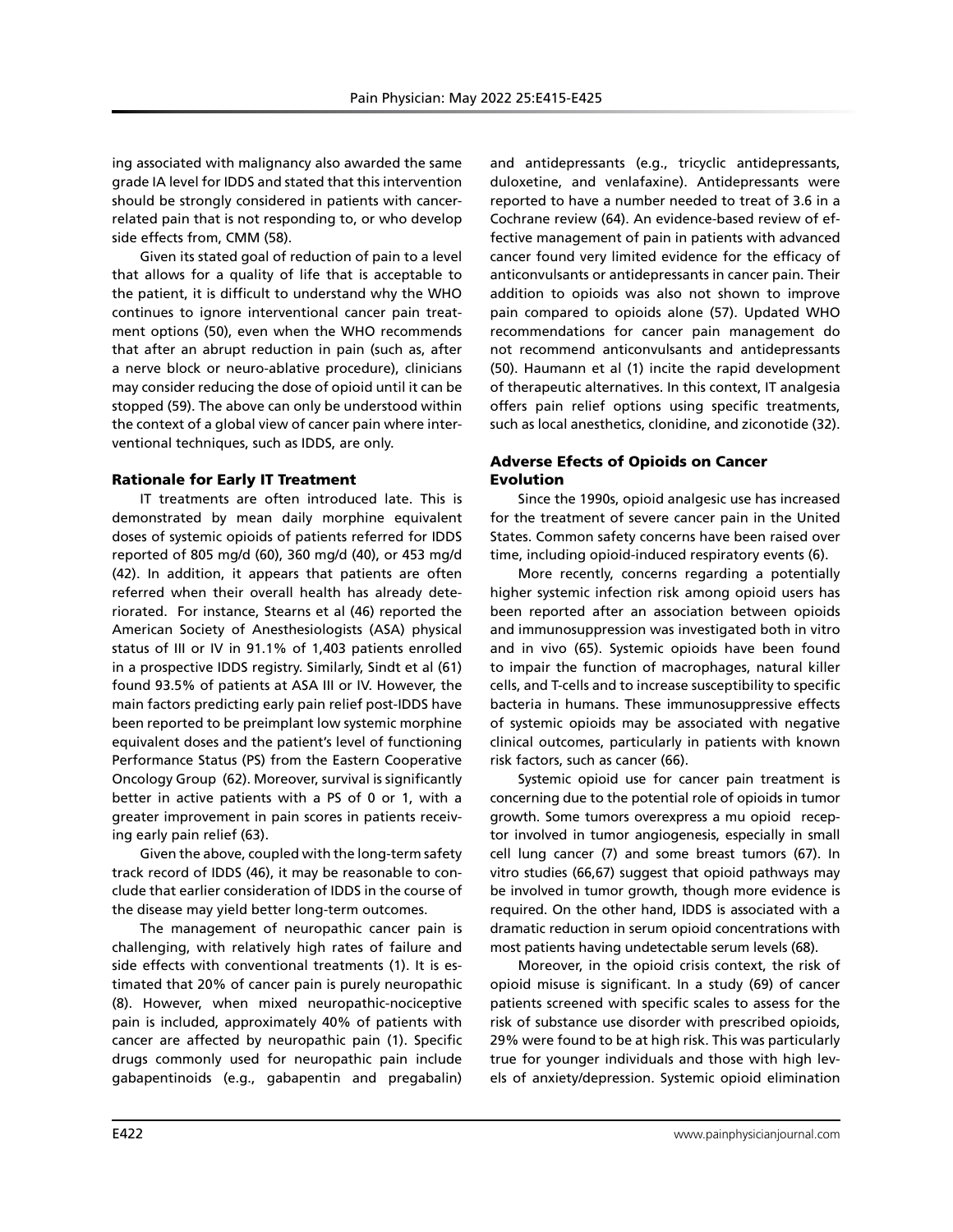could be accomplished after IDDS implantation in most cases (70). Furthermore, in pancreatic cancer, it is the only treatment providing prolonged pain relief, while also eliminating systemic opioids (40). Smith et al (38) revealed a significant reduction in all adverse effects of analgesics. Today, as stated by Pittelkow et al (71), it is challenging to understand why this technique is implemented so late, while relatively low levels of systemic opioids are a factor in early pain relief (68).

### How to Facilitate IDDS for Cancer Patients

Despite the available evidence and recommendations for the use of IDDS, a substantial gap has been reported between the number of patients with refractory cancer pain in England potentially eligible to receive IT therapy and the actual provision of this management option, with the number of patients receiving an implant not increasing since 2015 (72). Furthermore, few cancer patients are referred to pain clinics, only 23% in the largest European survey (73). This probably helps to explain the late and infrequent use of IDDS in cancer pain care. Moreover, this therapy is sometimes seen as aggressive and burdensome by physicians in the context of palliative care, while some countries limit access to the technique either by restricting the number of devices to be implanted annually or by mere financial management of health care, as in Ontario, Canada (74). It must also be noted that IDDS is available only in expert centers, and few physicians are trained in managing implantations and patient follow-up. Moreover, in some countries, physicians do not have access to the required medications for IT use (eg, concentrated bupivacaine in France, ziconotide in Belgium).

Several strategies can facilitate access to IDDS. Firstly, new technologies, such as video conference, can be used for multidisciplinary meetings to share knowledge and recommend the best treatments available. Compounding pharmacies can also easily provide refill mixtures for nearby hospitals or for their patients, to avoid displacing frail cancer patients. Moreover, refills performed by trained nurse practitioners at home with support from a medical specialist, as is already the case in the Netherlands for spasticity (75), should allow for a wider adoption of the technique. Finally, the inclusion of a fourth step in the WHO ladder to include interventional procedures could potentially raise awareness in clinicians, patients, and caregivers for the availability of IDDS as a management option for cancer pain.

### **CONCLUSIONS**

IDDS technique has improved over the past few decades. Its effectiveness, safety, and cost-effectiveness has been widely evaluated via good-quality randomized controlled trials and economic evaluations. Based on this evidence, IDDS is a recommended therapy for cancer pain in several countries. Devices and treatments allow the targeting of all types of pain that remain difficult to treat by conventional routes. For refractory cancer pain, IDDS markedly reduces the risks associated with systemic treatments, such as opioids. The limited access to IDDS therapy can potentially be improved with implantations carried out by expert centers, refills, and follow-ups managed closer to patients' home with the help of compounding pharmacies and advanced nurse practitioners.

### **REFERENCES**

- Haumann J, Joosten EBA, Everdingen M. Pain prevalence in cancer patients: Status quo or opportunities for improvement? *Curr Opin Support Palliat Care* 2017; 11:99-104.
- 2. van den Beuken-van Everdingen MH, Hochstenbach LM, Joosten EA. Update on prevalence of pain in patients with cancer: Systematic review and metaanalysis. *J Pain Symptom Manage* 2016; 51:1070-1090.e9.
- 3. van den Beuken-van Everdingen MHJ, van Kuijk SMJ, Janssen DJA. Treatment of pain in cancer: Towards personalised medicine. *Cancers (Basel)* 2018; 10:502.
- 4. Siegel RL, Miller KD, Jemal A. Cancer statistics, 2016. *CA Cancer J Clin* 2016;

66:7-30.

- 5. Greco MT, Roberto A, Corli O, et al. Quality of cancer pain management: An update of a systematic review of undertreatment of patients with cancer. *J Clin Oncol* 2014; 32:4149-4154.
- 6. Dart RC, Surratt HL, Cicero TJ, et al. Trends in opioid analgesic abuse and mortality in the United States. *N Engl J Med* 2015; 372:241-248.
- 7. Lennon FE, Moss J, Singleton PA. The mu-opioid receptor in cancer progression: Is there a direct effect? *Anesthesiology* 2012; 116:940-945.
- 8. Mulvey MR, Boland EG, Bouhassira D, et al. Neuropathic pain in cancer: Systematic review, performance

of screening tools and analysis of symptom profiles. *Br J Anaesth* 2017; 119:765-774.

- 9. Meuser T, Pietruck C, Radbruch L, et al. Symptoms during cancer pain treatment following WHO-guidelines: A longitudinal follow-up study of symptom prevalence, severity and etiology. *Pain* 2001; 93:247-257.
- 10. Zylla D, Steele G, Gupta P. A systematic review of the impact of pain on overall survival in patients with cancer. *Support Care Cancer* 2017; 25:1687-1698.
- 11. Miguel R. Interventional treatment of cancer pain: The fourth step in the World Health Organization analgesic ladder? *Cancer Control* 2000; 7:149-156.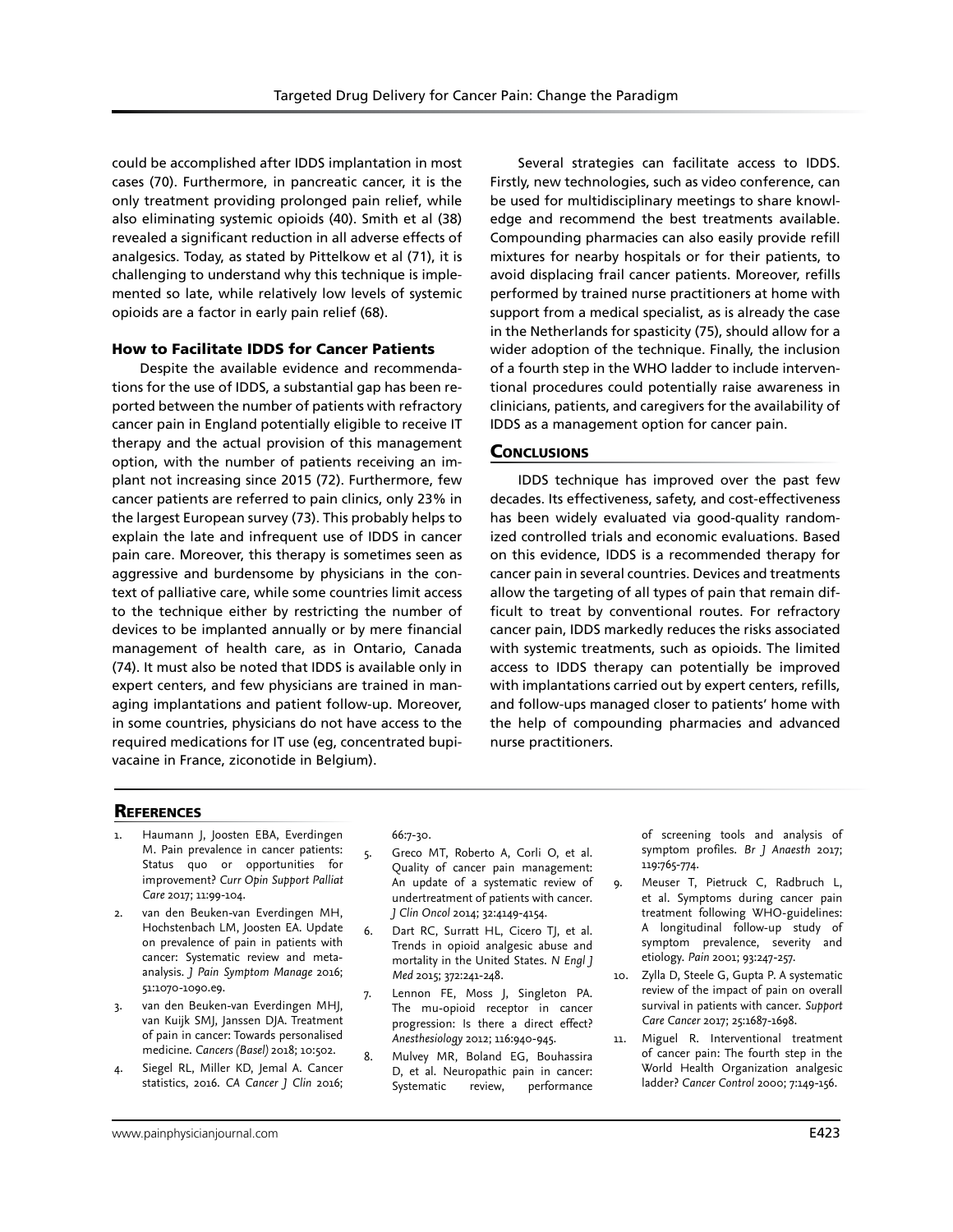- 12. Yaksh TL, Rudy TA. Analgesia mediated by a direct spinal action of narcotics. *Science* 1976; 192:1357-1358.
- 13. Wang JK, Nauss LA, Thomas JE. Pain relief by intrathecally applied morphine in man. *Anesthesiology* 1979; 50:149-151.
- 14. Basbaum AI, Bautista DM, Scherrer G. Cellular and molecular mechanisms of pain. *Cell* 2009; 139:267-284.
- 15. Hsu Y, Hettiarachchi HD, Zhu DC. The frequency and magnitude of cerebrospinal fluid pulsations influence intrathecal drug distribution: Key factors for interpatient variability. *Anesth Analg* 2012; 115:386-394.
- 16. Hettiarachchi HD, Hsu Y, Harris TJ Jr, et al. The effect of pulsatile flow on intrathecal drug delivery in the spinal canal. *Ann Biomed Eng* 2011; 39:2592-2602.
- 17. Hindle A. Intrathecal opioids in the management of acute postoperative pain. *Continuing Education in Anaesthesia Critical Care & Pain* 2008; 8:81-85.
- 18. Deer TR, Hayek SM, Pope JE, et al. The Polyanalgesic Consensus Conference (PACC): Recommendations for trialing of intrathecal drug delivery infusion therapy. Neuromodulation 2017; 20:133-154.
- 19. Deer TR, Pope JE, Hayek SM, et al. The Polyanalgesic Consensus Conference (PACC): Recommendations on intrathecal drug infusion systems best practices and guidelines. *Neuromodulation* 2017; 20:96-132.
- 20. Flack SH, Anderson CM, Bernards C. Morphine distribution in the spinal cord after chronic infusion in pigs. *Anesth Analg* 2011; 112:460-464.
- 21. Dupoiron D. Intrathecal therapy for pain in cancer patients. *Curr Opin Support Palliat Care* 2019; 13:75-80.
- 22. Deer TR, Pope JE, Hayek SM, et al. The Polyanalgesic Consensus Conference (PACC): Recommendations for intrathecal drug delivery: Guidance for Improving safety and mitigating risks. *Neuromodulation* 2017; 20:155-176.
- 23. Neuman SA, Eldrige JS, Qu W, et al. Post dural puncture headache following intrathecal drug delivery system placement. *Pain Physician* 2013; 16:101-107.
- 24. Dupoiron D, Narang S, Seegers V, et al. Preventing post dural puncture headache after intrathecal drug delivery system implantation through preventive fibrin glue application: A retrospective study. *Pain Physician* 2021;

24:E211-E220.

- 25. Hassenbusch SJ, Portenoy RK, Cousins M, et al. Polyanalgesic Consensus Conference 2003: An update on the management of pain by intraspinal drug delivery--report of an expert panel. *J Pain Symptom Manage* 2004; 27:540-563.
- 26. Sindt JE, Larsen SD, Dalley AP, et al. The rate of infectious complications after intrathecal drug delivery system implant for cancer-related pain is low despite frequentconcurrent anticancer treatment or leukopenia. *Anesth Analg* 2020.
- 27. Aprili D, Bandschapp O, Rochlitz C, et al. Serious complications associated with external intrathecal catheters used in cancer pain patients: A systematic review and meta-analysis. *Anesthesiology* 2009; 111:1346-1355.
- 28. Medtronic. Medtronic product performance. 2016.
- 29. Ummenhofer WC, Arends RH, Shen DD, et al. Comparative spinal distribution and clearance kinetics of intrathecally administered morphine, fentanyl, alfentanil, and sufentanil. *Anesthesiology* 2000; 92:739-753.
- Liu HJ, Gao XZ, Liu XM, et al. Effect of intrathecal dexmedetomidine on spinal morphine analgesia in patients with refractory cancer pain. *J Palliat Med* 2014; 17:837-840.
- 31. Leino T, Viitamaa T, Haapalinna A, et al. Pharmacological profile of intrathecal fadolmidine, a alpha2-adrenoceptor agonist, in rodent models. *Naunyn Schmiedebergs Arch Pharmacol* 2009; 380:539-550.
- 32. Deer TR, Malinowski M, Varshney V, et al. Choice of intrathecal drug in the treatment of neuropathic pain - new research and opinion. *Expert Rev Clin Pharmacol* 2019; 12:1003-1007.
- 33. Maiaru M, Leese C, Certo M, et al. Selective neuronal silencing using synthetic botulinum molecules alleviates chronic pain in mice. *Sci Transl Med* 2018; 10.
- 34. Reynaert ML, Dupoiron D, Yeramian E, et al. Could mycolactone inspire new potent analgesics? Perspectives and pitfalls. *Toxins (Basel)* 2019; 11:516.
- 35. Alicino I, Giglio M, Manca F, et al. Intrathecal combination of ziconotide and morphine for refractory cancer pain: A rapidly acting and effective choice. *Pain* 2012; 153:245-249.
- 36. Kress HG, Simpson KH, Marchettini

P, et al. Intrathecal therapy: What has changed with the introduction of ziconotide. *Pain Pract* 2009; 9:338-347.

- 37. Dupoiron D, Devys C, Bazin C, et al. Rationale for prospective assays of intrathecal mixtures including morphine, ropivacaine and ziconotide: Prevention of adverse events and feasibility in clinical practice. *Pain Physician* 2015; 18:349-357.
- 38. Smith TJ, Staats PS, Deer T, et al. Randomized clinical trial of an implantable drug delivery system compared with comprehensive medical management for refractory cancer pain: Impact on pain, drug-related toxicity, and survival. *J Clin Oncol* 2002; 20:4040-4049.
- 39. Staats PS, Yearwood T, Charapata SG, et al. Intrathecal ziconotide in the treatment of refractory pain in patients with cancer or AIDS: A randomized controlled trial. *JAMA* 2004; 291:63-70.
- 40. Carvajal G, Dupoiron D, Seegers V, et al. Intrathecal drug delivery systems for refractory pancreatic cancer pain: Observational follow-up study over an 11-year period in a comprehensive cancer center. *Anesth Analg* 2018; 126:2038-2046.
- 41. Ma K, Jin Y, Wang L, et al. Intrathecal delivery of hydromorphone vs morphine for refractory cancer pain: A multicenter, randomized, single-blind, controlled noninferiority trial. *Pain* 2020; 161:2502-2510.
- 42. Zheng S, He L, Yang X, et al. Evaluation of intrathecal drug delivery system for intractable pain in advanced malignancies: A prospective cohort study. *Medicine (Baltimore)* 2017; 96:e6354.
- Carvajal G. Pancreatic cancer related pain: Review of pathophysiology and intrathecal drug delivery systems for pain management. *Pain Physician* 2021; 24:E583-E594.
- 44. Ju Y, Tian D, Tan Y, et al. Palliative care with cervical intrathecal infusion and external pump for a late-stage cancer patient with refractory pain: A case report. *Medicine (Baltimore)* 2018; 97: e9714.
- 45. Bruel BM, Burton AW. Intrathecal therapy for cancer-related pain. *Pain Med* 2016; 17:2404-2421.
- 46. Stearns LM, Abd-Elsayed A, Perruchoud C, et al. Intrathecal drug delivery systems for cancer pain: An analysis of a prospective, multicenter product